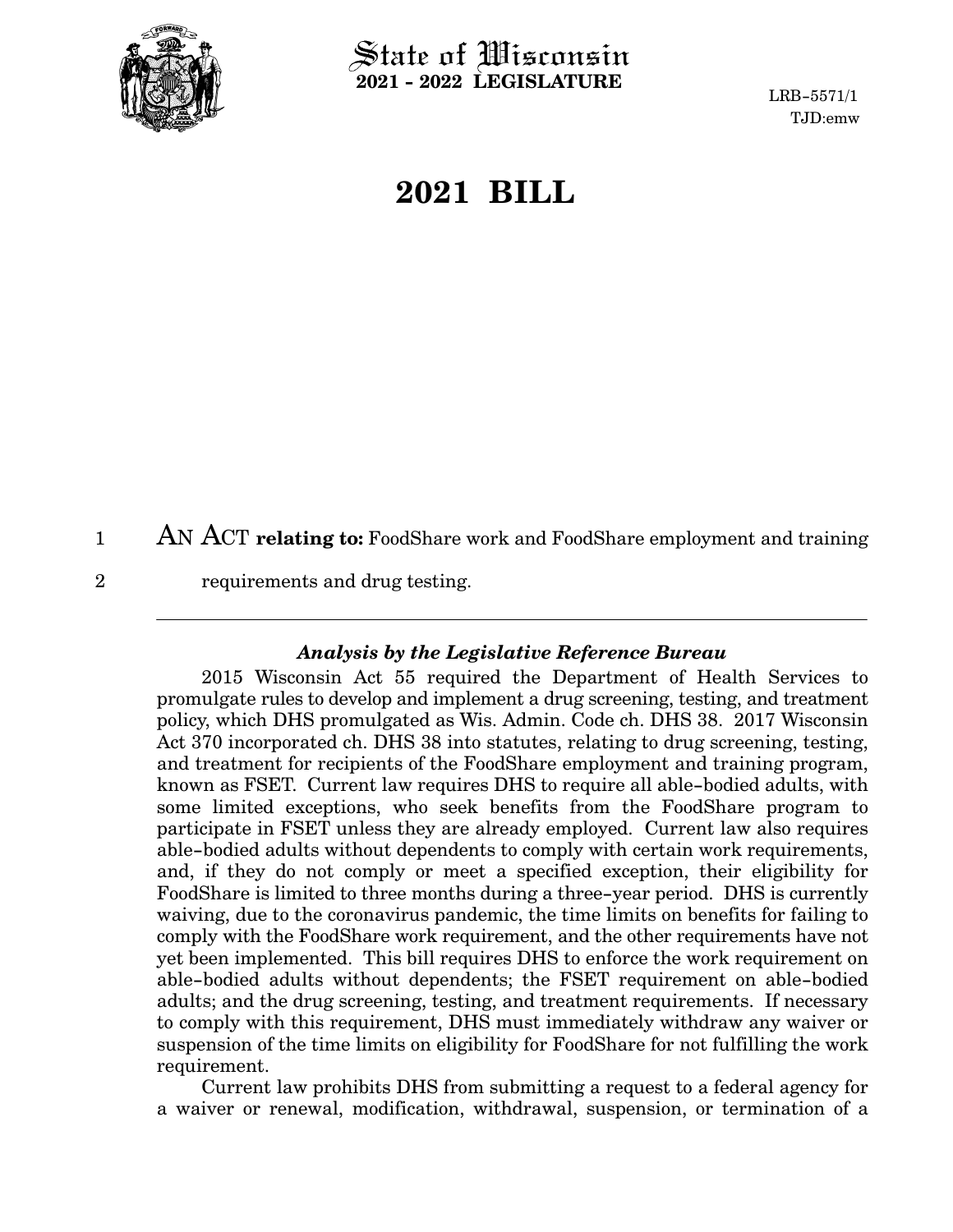# **BILL**

waiver of federal law or rules or for authorization to implement a pilot program or demonstration project unless legislation has been enacted specifically directing the submission of the request. If legislation allows DHS to submit such a request, current law specifies a procedure for that submission process that includes review by the Joint Committee on Finance. The bill prohibits DHS from waiving the requirements specified in the bill without either complying with the current law process or, if the process is inapplicable, submitting the waiver proposal to JCF for review under its passive review process.

## *The people of the state of Wisconsin, represented in senate and assembly, do enact as follows:*

1

## **SECTION 1. Nonstatutory provisions.**

(1) FOODSHARE AND EMPLOYMENT AND TRAINING PROGRAM PARTICIPATION REQUIREMENTS. 2 3

(a) The department of health services shall enforce the work requirement under s. 49.79 (10) on able-bodied adults without dependents, the employment and training program requirement for able-bodied adults under s. 49.79 (9) (a) 1g., and the substance abuse screening, testing, and treatment requirements under s. 49.791 to the maximum extent allowed under federal law. The department of health services shall immediately withdraw any waiver or suspension of the time limits on eligibility for food stamps under s. 49.79 (10) (a) 2. for not fulfilling the work requirement if such withdrawal of a waiver or suspension is necessary to comply with this paragraph. 4 5 6 7 8 9 10 11 12

(b) The department of health services may not waive any of the requirements described in par. (a) without complying with s. 20.940 or, if s. 20.940 is not applicable, without first submitting a request to the joint committee on finance for review of the waiver request. If the cochairpersons of the joint committee on finance do not notify the department of health services within 14 working days after the date of the submittal under this paragraph that the committee has scheduled a meeting for the 13 14 15 16 17 18